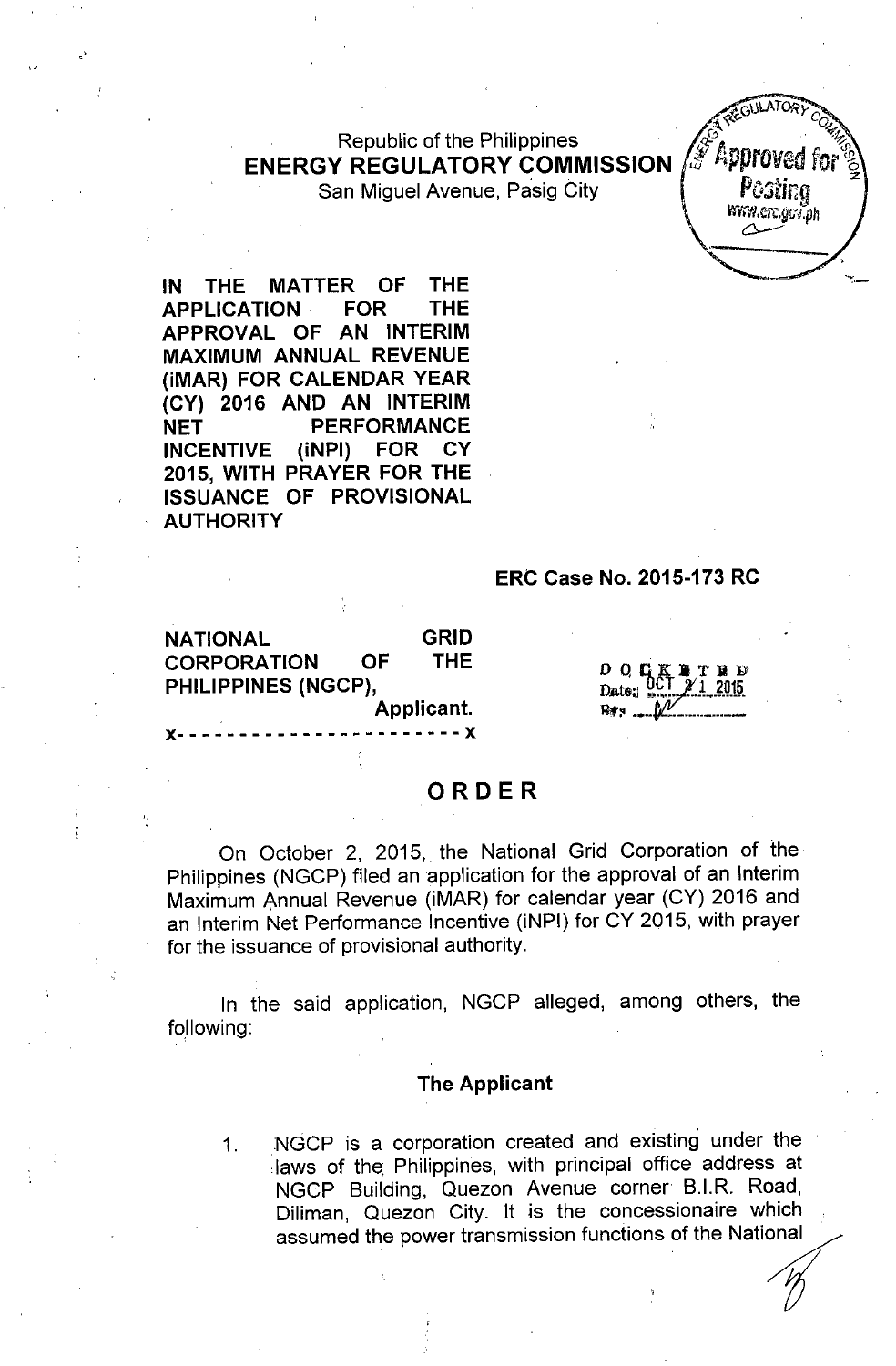# ERC CASE NO. 2015-173 RC ORDER/October 12, 2015 Page 2 of 11

Transmission Corporation (TRANSCO) pursuant to Republic Act No. 9136, otherwise known as the *"Electric Power Industry Reform Act* of *2001"* (EPIRA);

2. Pursuant to Republic Act No.  $9511<sup>1</sup>$ , NGCP was granted the franchise to operate, manage and maintain, and in connection therewith, to engage in the business of conveying or transmitting electricity through high voltage back-bone system of interconnected transmission lines, substations and related facilities, system operations and other activities that are necessary to support the safe and reliable operation of the transmission system<sup>2</sup> and is authorized to charge its customers at the rates approved by the Commission;

# Nature of the Application

- 3. This Application is filed pursuant to Section 19 of the EPIRA in relation to Paragraph (f), Section 43 of the same law in order to recover the reasonable costs necessary to provide transmission services, and essential to sustain its full operational strength;
- 4. Article VII of the Rules for Setting Transmission Wheeling Rates (RTWR) provides that prior to each Regulatory Period, a Regulatory Reset Process shall be undertaken in respect of the price and control arrangements that are applicable for that Regulatory Period;
- 5. Pursuant to Article VII of the RTWR, series of public consultations on NGCP's Issues Paper were held in the Cities of Davao, Cebu and Pasig on 7, 14 and 20 August 2014, respectively. Pending the completion of NGCP's reset process for the Fourth Regulatory Period  $(4<sup>th</sup>RP)$ . NGCP seeks for the approval of the following to be implemented in the Luzon, Visayas and Mindanao customer segments:

a.  $iMAR<sub>2016</sub>$ ; and

 $<sup>2</sup>$  Id, Section 1</sup>

<sup>1</sup> An Act Granting the National Grid Corporation of the Philippines a Franchise to Engage in the Business of Conveying or Transmitting Electricity Through High Voitage Back-bone System or Interconnected Transmission Lines, Substations and Related Facilities, and For Other<br>Purposes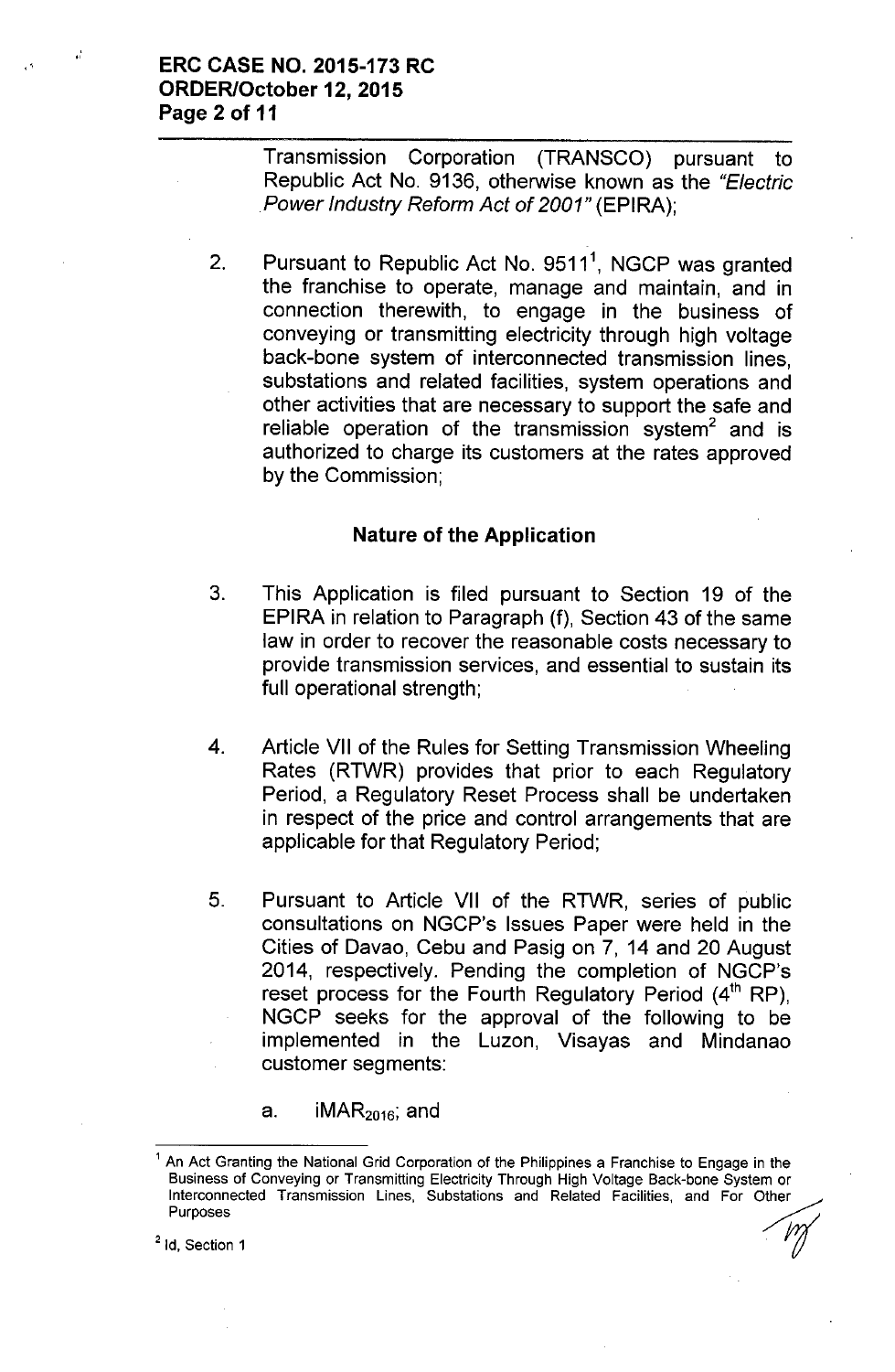b.  $iNPI_{2015}$ .

#### **Discussion**

6. **Formula.** NGCP computed the iMAR<sub>2016</sub> based on the following formula:

#### $iMAR<sub>2016</sub>$  = Effective Rate<sub>2015</sub> x Forecast Demand<sub>2016</sub>

This is the same formula approved for NGCP's predecessor, TRANSCO, in the computation of the Maximum Annual Revenue (MAR) for CY 2003 where the Commission used the approved unbundled tariff in ERC Case No. 2001-901 RC and the forecast demand for CY 2003;

- 6.1. **Effective Rate<sub>2015</sub>.** This is the average rate translation for the  $MAR<sub>2015</sub>$  based on the Order dated December 18, 2014 in ERC Case No. 2014- 155 RC and the demand for 2015<sup>3</sup> (*Demand<sub>2015</sub>*)
- 6.2. The values and the resulting *Effective Rate<sub>2015</sub>* are as follows:

| <b>Particulars</b>                             |            |
|------------------------------------------------|------------|
| $\vert$ MAR $_{2015}$ in PhPMn                 | 43,078.95  |
| Demand <sub>2015</sub> , in MW-month           | 137,846.18 |
| Effective Rate <sub>2015</sub> , in PhP/kW-mo. | 312.51     |

- 6.3. **Forecast Demand**<sub>2016</sub>. This is based on the historical power consumption profile and the planning data submissions of customers pursuant to the Philippine Grid Code (PGC);
- 6.4. Following the formula, NGCP computed the  $IMAR<sub>2016</sub>$  and arrived at the following values:

 $3$  Actual data for January to July 2015 and Forecast data for August to December 2015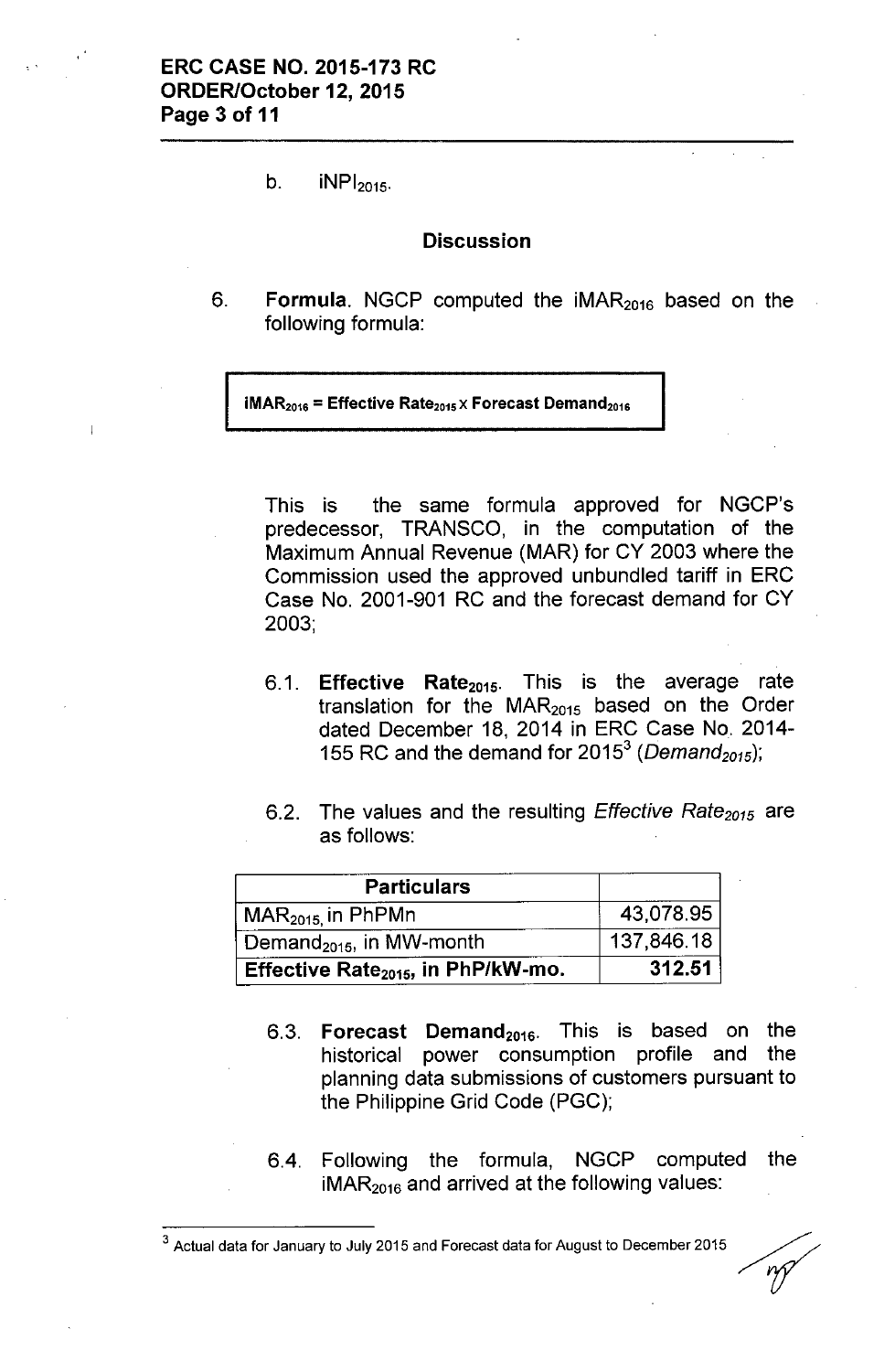$\mathbf{I}$ 

| <b>Particulars</b>                             |            |
|------------------------------------------------|------------|
| Effective Rate <sub>2015</sub> , in P/kW-month | 312.51     |
| Forecast Demand <sub>2016</sub> , in MW-month  | 144,914.53 |
| iMAR $_{2016}$ , in PhPMn                      | 45,287.24  |

7. **Indicative** Rate. Using the forecast demand (in kW) and energy (in kWh) for 2016, the figures below show the indicative rates of the proposed  $IMAR<sub>2016</sub>$ :

|                                | $\textsf{MAR}_{2015}$ | IMAR <sub>2016</sub> |
|--------------------------------|-----------------------|----------------------|
| In PhP, Mn                     | 43,078.95             | 45,287.24            |
| Demand <sup>4</sup> (MW-month) | 137,846.18            | 144.914.53           |
| Energy <sup>5</sup> (GWh)      | 69,522.46             | 73.252.28            |
| <b>Indicative Ave. PhP/kW</b>  | 312.51                | 312.51               |
| <b>Indicative Ave.PhP/kWh</b>  | 0.6196                | 0.6182               |
| P/kWh Inc/(Dec)                |                       | (0.0014)             |
| P/kWh % Inc/(Dec)              |                       | (0.23%)              |

- 7.1 The proposed  $IMAR<sub>2016</sub>$  is expected to translate to the same level of indicative rates in PhP/kW-month and a **reduction** in the equivalent indicative PhP/kWh due to the off-setting effect of the increase in demand with the increase in the revenue;
- 8. The computation of the  $IMAR<sub>2016</sub>$  is an interim approach for determining the revenue of NGCP for the First Regulatory Year of the Fourth Regulatory Period (4<sup>th</sup> RP) pending the completion of NGCP's reset process for the  $4<sup>th</sup>$  RP. Thus, the same shall be subject to adjustmen once the Commission issues the  $4<sup>th</sup>$  RP Final Determination for NGCP;
- 9. **Regulated Transmission** Services. NGCP shall recover the  $IMAR<sub>2016</sub>$  through the following charges on Regulated Transmission Services:
	- Power Delivery Service Charge (PDS)

 $4$  Forecast and actual for MAR<sub>2015</sub>, and forecast for iMAR<sub>2016</sub>

 $<sup>5</sup>$  Forecast and actual for MAR<sub>2015</sub>, and forecast for iMAR<sub>2016</sub></sup>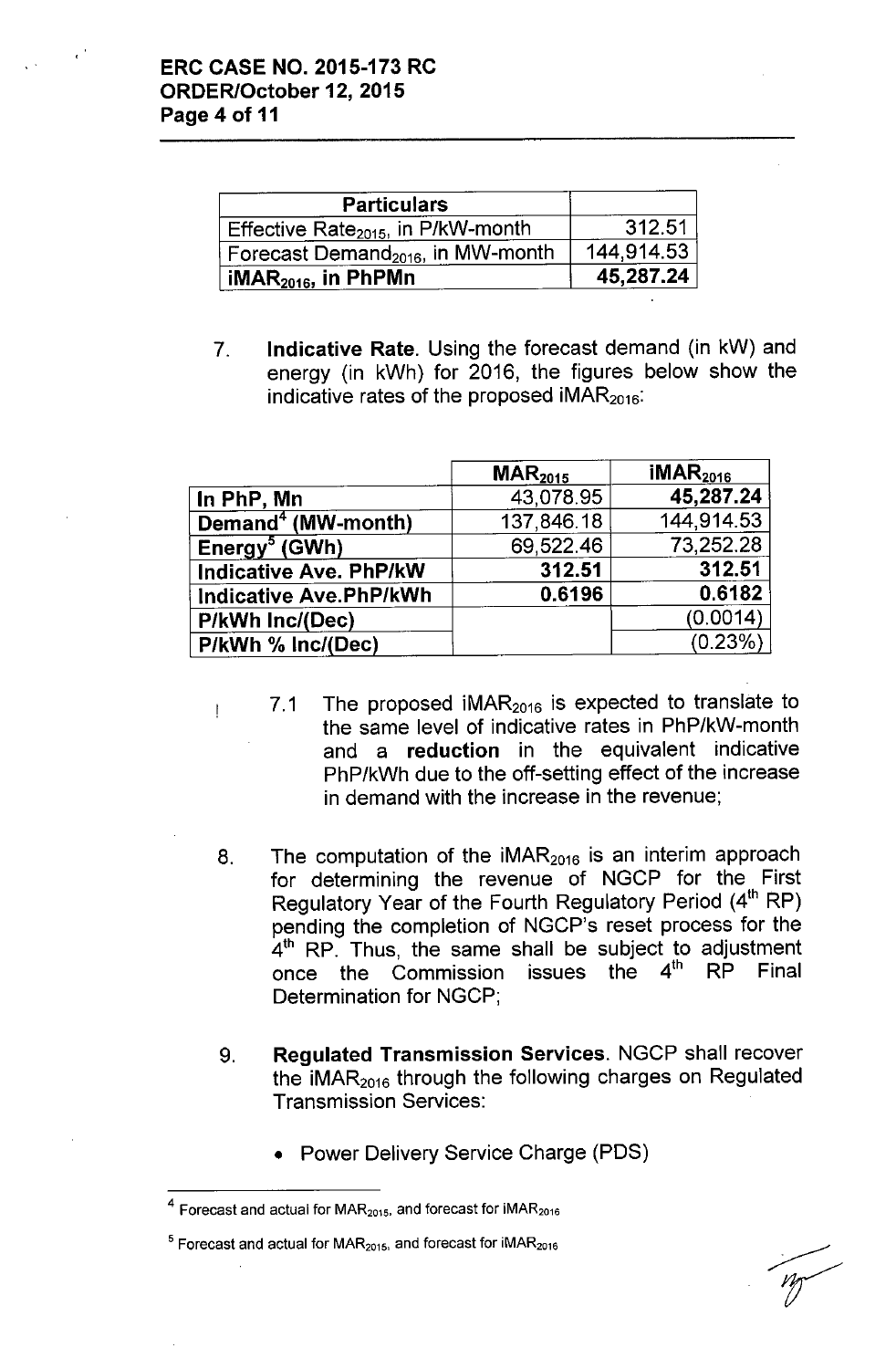- Metering Service Provider (MSP) Charge
- System Operator (SO) Charge
- 9.1 MSP Charge and SO Charge. The MSP Charge and SO Charge, as provisionally approved by the Commission in ERC Case No. 2014-155 RC  $(MAR<sub>2015</sub>)$ , are adopted in the application:

|                          | 2016 MSP Rates, in PhP |                   |  |  |
|--------------------------|------------------------|-------------------|--|--|
| <b>Per Voltage Level</b> | Full                   | <b>Meter Only</b> |  |  |
| 500/230 kV               | 39,670                 | 7,433             |  |  |
| 138/115 kV               | 26,741                 | 5,010             |  |  |
| 69 kV                    | 17,372                 | 3,255             |  |  |
| 34.5/23 kV               | 10,032                 | 1,880             |  |  |
| 13.8 kV and below        | 5,241                  | 982               |  |  |
| <b>Common Charge</b>     | 3.618                  |                   |  |  |

Note: Based on 3<sup>rd</sup> RP SKM unit cost according to voltage levels

|                | <b>2016 SO Rates</b> |
|----------------|----------------------|
| <b>FIRM</b>    | <b>NON-FIRM</b>      |
| $(PhP/kW-mo.)$ | (P/kW/day)           |
| 15.82          | 0.5201               |

Note: Non-firm rate is computed as Firm rate x (12months/365 days)

10. iNP12015. NGCP seeks the approval of the basis of the computation of the  $NPI<sub>2015</sub>$  as follows:

*Basis of iNPI,015* = *Average [3rd RP Unsmoothed MAR less 2nd RP Adjustments]*

10.1 3<sup>rd</sup> RP Unsmoothed MAR. NGCP used the Unsmoothed MAR for years 2011 to 2015 duly approved by the Commission in NGCP's Final Determination for the 3<sup>rd</sup> RP:

|                                                                                                  | 2011 | 2012 | 2013 | 2014 | 2015 |
|--------------------------------------------------------------------------------------------------|------|------|------|------|------|
| $3rd$ RP<br>Unsmoothed   44,647.91   44,052.94   45,869.45   46,954.66   46,673.13<br><b>MAR</b> |      |      |      |      |      |

 $\mathbb{Z}$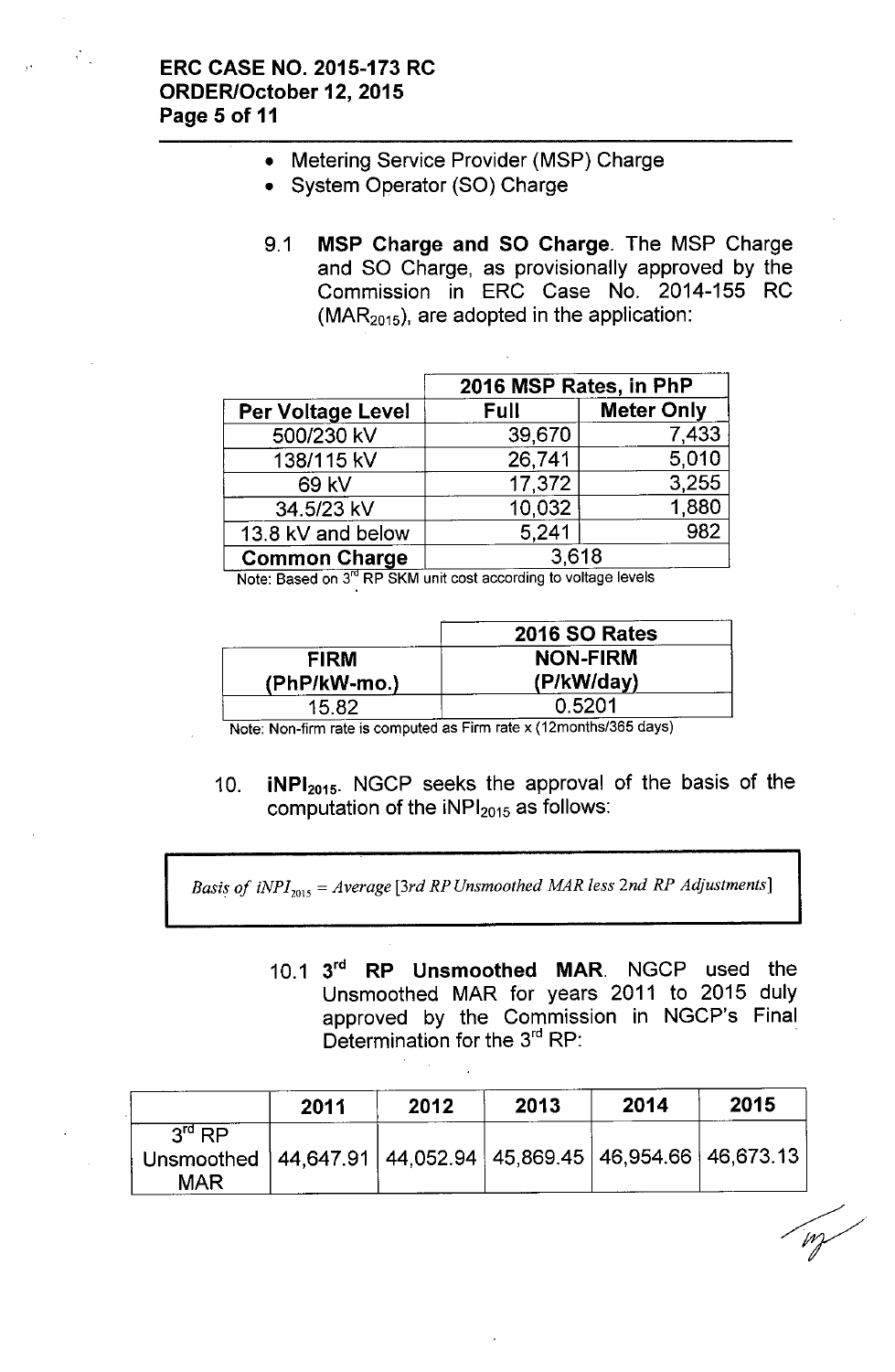# ERC CASE NO. 2015-173 RC ORDER/October 12,2015 Page 6 of 11

 $\sim 10^{-3}$ 

10.2 2nd RP Adjustments. This refers to the 2 $^{\sf{nd}}$  RP under-recoveries and NEA which were considered as adjustments to the Unsmoothed MAR during the  $3^{\mathsf{rd}}$  RP:

|                                   | 2011     | 2012     | 2013                                                           | 2014     | 2015     |
|-----------------------------------|----------|----------|----------------------------------------------------------------|----------|----------|
| Under                             | 4,175.06 | 2.403.43 | 2,502.53                                                       | 2,561.74 | 2,546.38 |
| <b>NEA</b>                        |          |          | $(292.02)$ $(1,526.41)$ $(1,489.17)$ $(1,699.20)$ $(1,628.57)$ |          |          |
| 2 <sup>nd</sup> RP<br>Adjustments | 3,883.04 | 877.02   | 1,013.36                                                       | 862.54   | 917.81   |

10.3 Basis of  $iNPI<sub>2015</sub>$ . Using the basis of  $iNPI<sub>2015</sub>$ formula, NGCP arrived at PhP44, 128.86 Mn:

|                                    | 2011      | 2012      | 2013      | 2014      | 2015      | Average   |
|------------------------------------|-----------|-----------|-----------|-----------|-----------|-----------|
| 3rd RP<br>Unsmoothed<br><b>MAR</b> | 44,647.91 | 44,052.94 | 45,869.45 | 46,954.66 | 46,673.13 | 45,639.62 |
| 2nd RP<br>Adjustments              | 3,883.04  | 877.02    | 1,013.36  | 862.54    | 917.81    | 1,510.75  |
| <b>Total</b>                       | 40,764.87 | 43,175.92 | 44,856.09 | 46,092.12 | 45,755.32 | 44,128.86 |

10.4 With reference to the values provided below, NGCP proposes the  $iNPI<sub>2015</sub>$  of PhP1,029.76 Mn to be billed in CY 2016:

|             | Luzon   |                                          | <b>Visayas</b> |                                          | <b>Mindanao</b> |                                          |
|-------------|---------|------------------------------------------|----------------|------------------------------------------|-----------------|------------------------------------------|
|             | Rating* | Bonus/<br><b>Penalty</b><br><b>PhPMn</b> | Rating*        | Bonus/<br><b>Penalty</b><br><b>PhPMn</b> | Rating*         | Bonus/<br><b>Penalty</b><br><b>PhPMn</b> |
| <b>SISI</b> | 5.3710  | 93.02                                    | 17.4120        | 108.37                                   | 2.9380          | 115.84                                   |
| <b>FOT</b>  | 1.1440  | 79.43                                    | 0.2297         | 79.43                                    | 0.6600          | 105.91                                   |
| <b>SA</b>   | 99.4125 | 0.00                                     | 99.8296        | 43.69                                    | 99.732<br>8     | 17.91                                    |
| <b>FLC</b>  | 100.000 | 19.86                                    | 99.8603        | 0.00                                     | 99.993<br>4     | 15.48                                    |
| <b>VLC</b>  | 99.9557 | 39.72                                    | 99.9690        | 0.00                                     | 99.995          | 46.34                                    |
| ConA        | 99.5830 | 132.39                                   |                |                                          |                 |                                          |
| <b>ASAI</b> |         |                                          |                |                                          |                 |                                          |
| <b>CSI</b>  | 80.0000 | 45.01                                    | 80.0000        | 43.69                                    | 80.000          | 43.69                                    |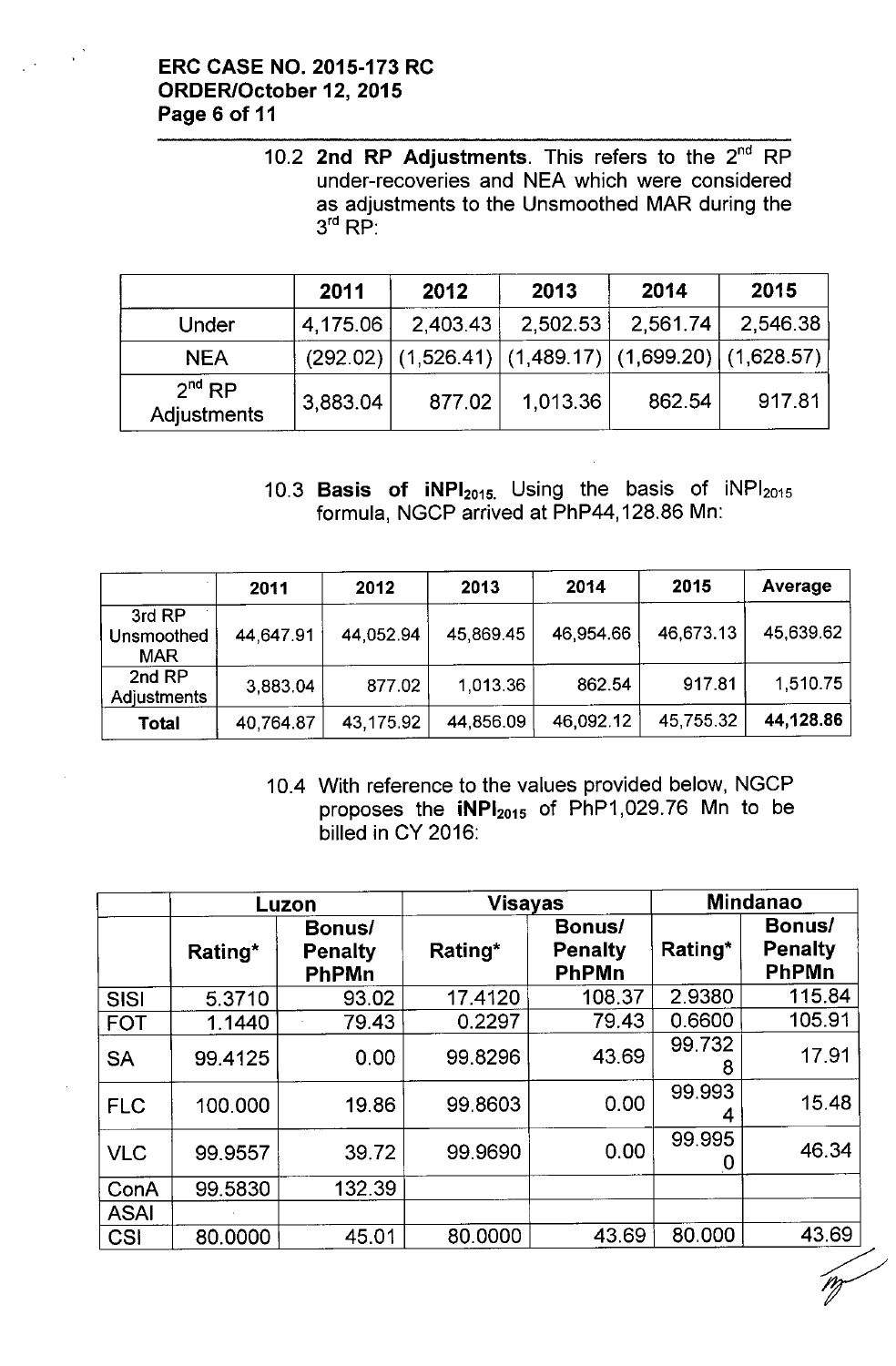ERC CASE NO. 2015-173 RC ORDER/October 12, 2015 Page 7 of 11

|       | Luzon                                               |        | Visayas                                      |        | <b>Mindanao</b>                                     |        |
|-------|-----------------------------------------------------|--------|----------------------------------------------|--------|-----------------------------------------------------|--------|
|       | Bonus/<br>Rating*<br><b>Penalty</b><br><b>PhPMn</b> |        | Bonus/<br>Rating*<br><b>Penalty</b><br>PhPMn |        | Bonus/<br>Rating*<br><b>Penalty</b><br><b>PhPMn</b> |        |
|       |                                                     |        |                                              |        |                                                     |        |
| Total |                                                     | 409.42 |                                              | 275.18 |                                                     | 345.16 |

*Note:\* performance of the Grid covering the periods September 2014 to August 2015* 

A copy of the *2015 NGCP's Proposed 2015 Net Performance Incentive* is attached to the application as Annex "A";

- 11. Management Approval. The filing of the Application has been approved by NGCP's management in its meeting held on September 17, 2015;
- 12. The proposed  $IMAR<sub>2016</sub>$  and  $INPI<sub>2015</sub>$  were designed and developed to determine fair and reasonable interim transmission rates that will serve the public interest and convenience, and signal the efficient utilization of transmission facilities that will ultimately redound to the best interest and benefit of the public;

# Allegations in Support of the Application for Provisional Authority

- 13. NGCP restates the foregoing allegations insofar as they may be applicable;
- 14. NGCP moves for the immediate issuance of a provisional authority pursuant to Rule 14 of the ERC Rules of Practice and Procedure to allow NGCP to timely implement the proposed  $IMAR<sub>2016</sub>$  and  $INPI<sub>2015</sub>$ . The immediate implementation is necessary to reduce, if not eliminate, the risk of under-recovery which is substantial to NGCP. In support of these allegations, NGCP submits a copy of the *Judicial Affidavit* of *Ms. Ma. Cynthia* Y. *Manrique,* attached to the application as Annex "8";

#### PRAYER

15. NGCP prays for the Commission to: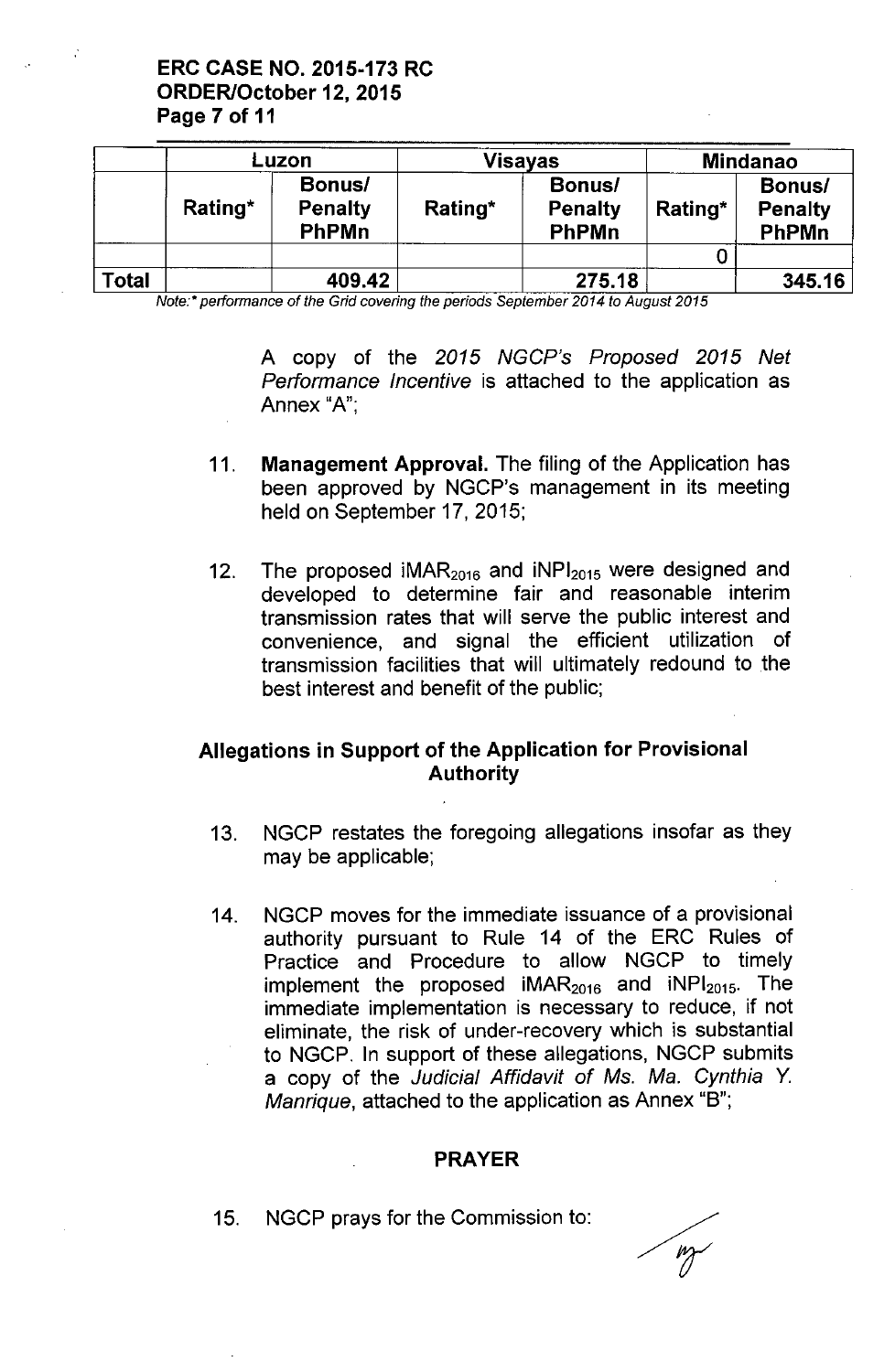# ERC CASE NO. 2015-173 RC ORDER/October 12, 2015 Page 8 of 11

- a. Immediately issue an Order provisionally approving the collection of the  $IMAR<sub>2016</sub>$  in the amount of PhP45,287.24 Mn and the  $iNPl_{2015}$  of PhP1,029.76 Mn, and the SO and MSP Charges beginning the billing period of December 26, 2015 - January 25, 2016; and
- b. Approve, after notice and hearing, the authority to collect the  $IMAR<sub>2016</sub>$  in the amount of PhP45,287.24 Mn, the  $iNPI<sub>2015</sub>$  of PhP1,029.76 Mn and the SO and MSP Charges.

Finding the said application to be sufficient in form and in substance with the required fees having been paid, the same. is hereby set for jurisdictional hearing, pre-trial conference, expository presentation and evidentiary hearing on the following dates and venues:

| <b>DATE</b>                               | <b>TIME</b>                                       | <b>VENUE</b>                                                                                                                               | <b>PARTICULARS</b>                                                                      |
|-------------------------------------------|---------------------------------------------------|--------------------------------------------------------------------------------------------------------------------------------------------|-----------------------------------------------------------------------------------------|
| <b>November</b><br>26, 2015<br>(Thursday) | Nine o'<br>clock in the<br>morning<br>(9:00 A.M.) | <b>ERC Hearing Room,</b><br>15 <sup>th</sup> Floor, Pacific<br><b>Center Building,</b><br><b>San Miguel Avenue,</b><br><b>Pasig City</b>   | <b>Jurisdictional</b><br><b>Hearing and</b><br><b>Expository</b><br><b>Presentation</b> |
| January 27,<br>2016<br>(Wednesday)        | Nine o'<br>clock in the<br>morning<br>(9:00 A.M.) | <b>ERC Visayas Field</b><br>Office, St. Mary's<br>Drive, Banilad,<br><b>Cebu City</b>                                                      | Expository<br><b>Presentation</b>                                                       |
| February 3,<br>2016<br>(Wednesday)        | Nine o'<br>clock in the<br>morning<br>(9:00 A.M.) | <b>ERC Mindanao</b><br><b>Field Office,</b><br><b>Mintrade Building,</b><br><b>Monteverde Avenue</b><br>corner Sales Street,<br>Davao City | <b>Expository</b><br><b>Presentation</b>                                                |
| February 10,<br>2016<br>(Wednesday)       | Nine o'<br>clock in the<br>morning<br>(9:00 A.M.) | <b>ERC Hearing Room,</b><br>15 <sup>th</sup> Floor, Pacific<br><b>Center Building,</b><br><b>San Miguel Avenue,</b><br><b>Pasig City</b>   | <b>Pre-trial</b><br><b>Conference</b><br>and<br><b>Evidentiary</b><br>Hearing           |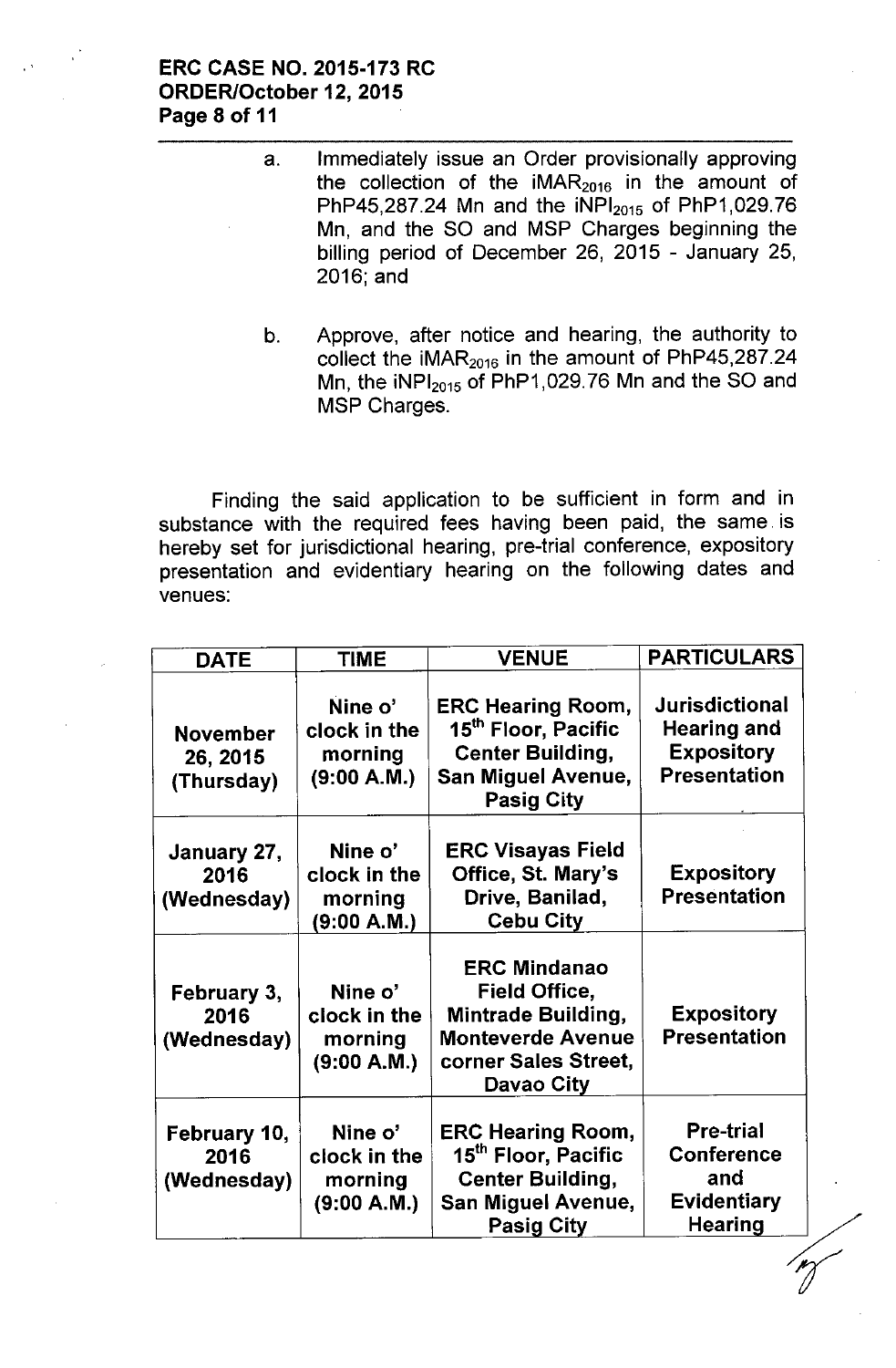NGCP is hereby directed to cause the publication of the attached Notice of Public Hearing, at its own expense, twice (2x) for two (2) successive weeks in two (2) newspapers of general circulation in the Philippines, with the date of the last publication to be made not later than ten (10) days before the date of the scheduled initial hearing.

Let copies of the application, this Order and the attached Notice of Public Hearing be furnished the Office of the Solicitor General (OSG), the Commission on Audit (COA) and the Committees on Energy of both Houses of Congress. They are hereby requested, if they so desire, to send their duly authorized representatives at the scheduled hearings.

Likewise, let copies of this Order and the attached Notice of Public Hearing be furnished the Offices of the Mayors of Quezon City, Cebu City and Davao City for appropriate posting thereof on their respective bulletin boards.

NGCP is hereby directed to furnish all those making requests therefor with copies of the application and its attachments, subject to reimbursement of reasonable photocopying costs.

On the date of the initial hearing, NGCP must submit to the Commission its written Compliance with the jurisdictional requirements attaching therewith, methodically arranged and duly marked, the evidences on the actual posting and publication of the Notice of Public Hearing consisting of certifications issued to that effect, signed by the aforementioned Mayors or their duly authorized representatives, bearing the seals of their offices, and the affidavits of the Editors or Business Managers of the newspapers where the said Notice of Public Hearing were published together with the complete issues of the said newspapers, and such other proofs of compliance with the requirements of the Commission.

NGCP and all other interested parties are directed to submit, at least five (5) days before the date of initial hearing and pre-trial conference, their respective Pre-trial Briefs containing; among others:

(a) a summary of admitted facts and proposed stipulation of their respective Pre-trial Briets containing; among others:<br>a summary of admitted facts and proposed stipulation of<br>facts;

 $\frac{dy}{dt}$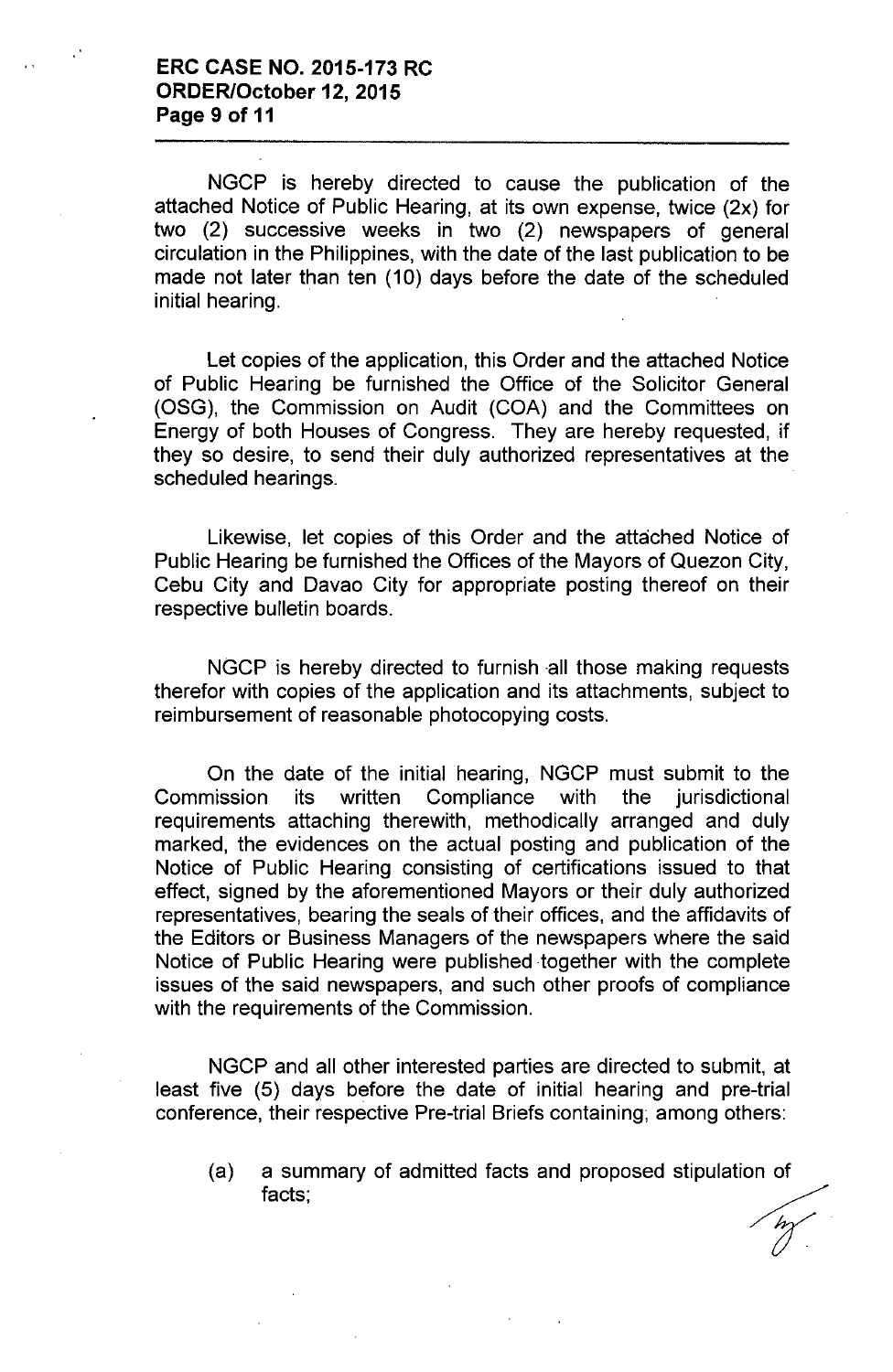- (b) the issues to be tried or resolved;
- (c) the documents or exhibits to be presented, stating the purposes thereof and proposed markings therefore; and
- (d) the number and names of the witnesses, with their written testimonies in an individual affidavit form, to be attached to the Pre-trial Brief.

Failure of NGCP to submit the required Pre-Trial Brief and Judicial Affidavits of its witnesses within the prescribed period shall be a ground for cancellation of the scheduled hearings, and the resetting of which shall be six (6) months from said date of cancellation.

As part of the pre-trial conference, NGCP must also be prepared to make an expository presentation of its application, aided by whatever communication medium that it may deem appropriate for the purpose, in order to put in plain words and explain, for the benefit of the consumers and other concerned parties, what the application is all about and the reasons and justifications being cited in support thereof.

# **SO ORDERED.**

Pasig City, October 12, 2015.

## FOR AND BY AUTHORITY OF THE COMMISSION:

**JOSE VICENTE B. SAL** Chairman J-2015-019-00867